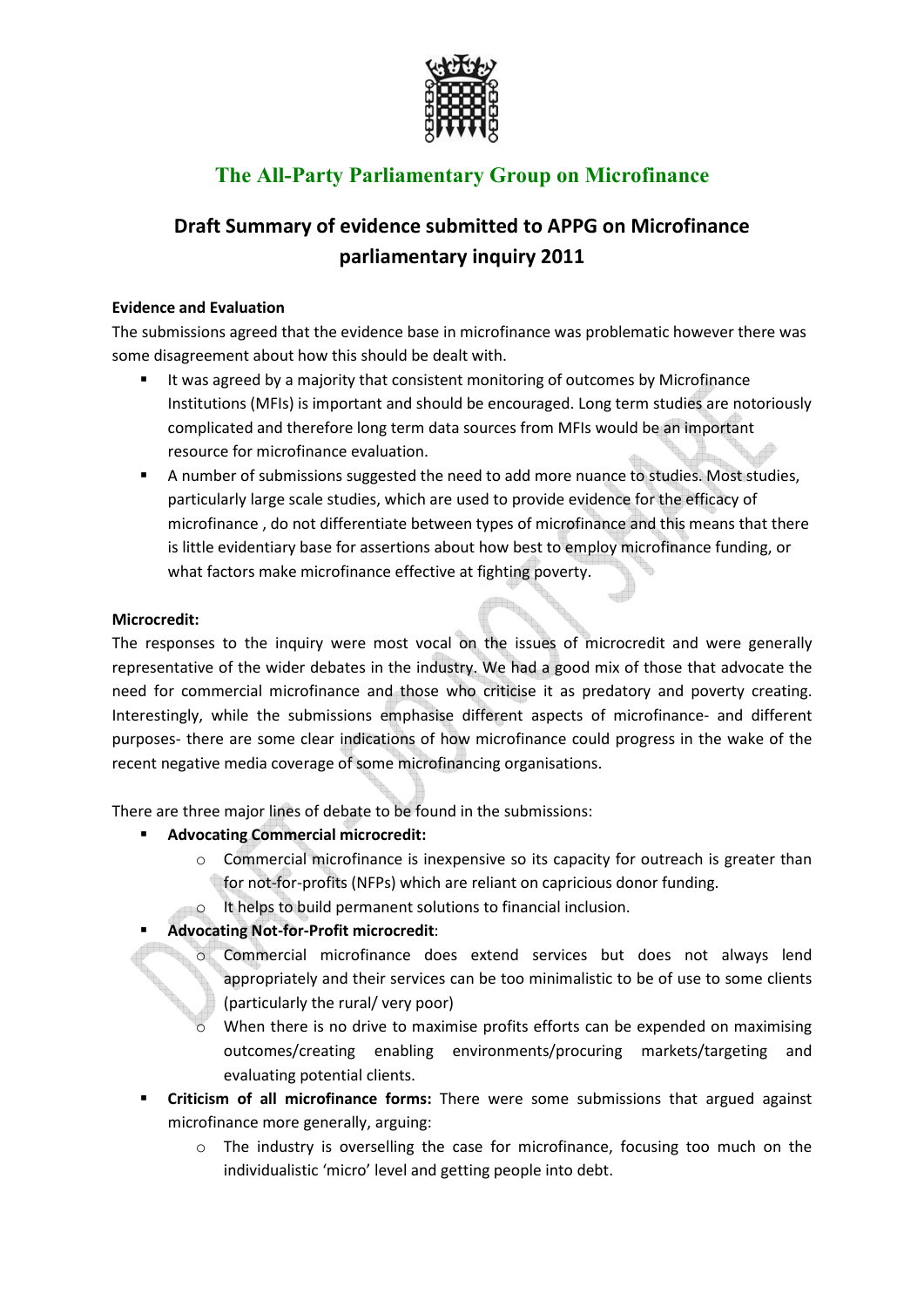- $\circ$  Since there are risks inherent in this intervention (possibility of people falling into debt) development funds would be better employed in alternative development interventions.
- o That encouraging the financing of unviable businesses to the neglect of other forms of financial services, like small and medium enterprise (SME) financing, is damaging. The argument is that businesses have little chance of scaling up and providing jobs for those individuals who might be less inclined towards entrepreneurialism.

While it seems difficult to reconcile these issues there are some things that can be drawn out of these three competing ideas.

- Financial inclusion is important and those who have the ability to responsibly take out a loan and can reasonably expect to pay it back should have access to credit.
- **EXP** Commercial microfinance is more capable of outreach and so has a place but there need to be regulations in place to ensure that commercial MFIs lend responsibly. It is also important that commercial microfinance is not viewed as a development intervention.
- There is a role for not-for profit (NFP) microfinance but this too needs to lend responsibly and cannot reasonably expect to be reducing poverty simply by providing capital  $$ businesses have to be viable and not for profit organisations should be concerned with providing services which will improve the environment in which that loan operates. E.g. financial education/skills training, market procurement services.
- **There is scope for a system of certification, whereby the services that NFP microfinancing** organisations offer are ranked according to services or impacts. This would allow donors to make informed decisions about where to invest.
- The submissions were quite united in their belief that microfinance must be situated in an environment that is conducive to flourishing businesses. Legal frameworks e.g. contract law are important along with market procurement, SME financing and financial education.

## **Microsavings:**

'Microsavings' was a more marginal issue in the submissions which generally focused on microcredit. That said, those who did mention savings were at a consensus over its importance and the need for the sector to build microsavings capacity. Unlike credit which requires careful monitoring of who is and is not a suitable client, and for which outcomes can vary, the inquiry submissions noted that microsavings are suitable for everyone.

Microsavings can:

- Reduce vulnerability to economic shocks (e.g. bad harvests, health problems etc.)
- Allow for investment which can possibly lead to increased poverty reduction.
- Provide for education of children

Current problems with Microsavings include:

- > Relatively few organisations offer them, sometimes because they are barred from taking deposits (because they are not licensed banks) but also because taking savings is not particularly profitable for the organisation. Even fewer organisations offer savings that are not linked to credit (to provide collateral).
- > For the rural poor access to banks is difficult and often (due to travel costs) expensive.
- Where savings products are available there is relatively little product variation meaning that demand for certain products is going unanswered.